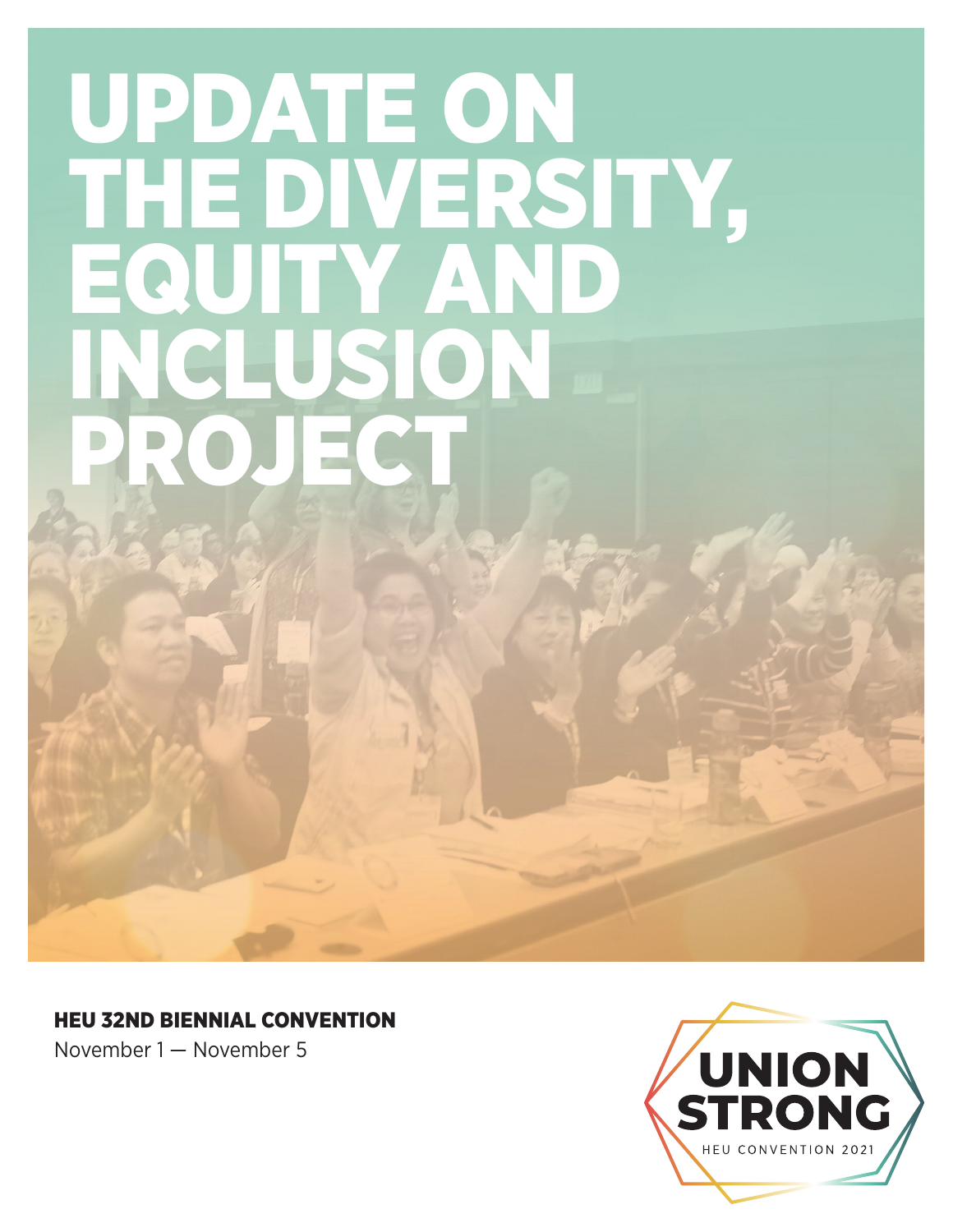## **At the 31st Biennial Convention in 2018, HEU delegates overwhelmingly adopted a series of resolutions (9,10,11, and 12) that:**

- Adopted a Statement on Diversity, Equity and Inclusion;
- Committed the union to undertake a Diversity, Equity and Inclusion (DEI) project to consult broadly with members about the representations of equity-seeking groups on the Provincial Executive (P.E.) and establish a DEI Working Group;
- Ensured that the P.E. and Equity Standing Committees are resourced to support the DEI Working Group; and
- Instructed the union to make recommendations for a Phase II of the DEI project with a renewed mandate at the 32nd Biennial Convention.

## DEI CONSULTATION ACTIVITIES

#### **Over 2020-2021, the following consultations activities took place:**

- In-person consultations: 5 were held on Vancouver Island in 2020.
- General audience consultation sessions: 10 were held online March 2021
- "Affinity Sessions": 6 were held for HEU members who identify as part of an equity-seeking group (Women; People with Disabilities; BIPOC / Ethnic Diversity; Indigenous; Transgender; Non-Binary; Two-Spirit; and LGBQ+)
- Online survey open from April to mid-May
- One consultation with the DEI Working Group

## DEI CONSULTATION FINDINGS

## **A number of common themes emerged from the consultations. HEU members told us:**

- A "Made-in-HEU Solution" to improve diversity, equity and inclusion is important.
- Each equity-seeking group—as well as youth—should be represented on the P.E.;
- Members prefer that these positions be elected in their caucuses by their peers.
- Growing the size of the P.E. or repurposing the current P.E. positions to include representation from equity-seeking groups and youth are preferable.
- More education and engagement opportunities are needed for equity-seeking members to build their knowledge and understanding of the union's structure and decision-making process.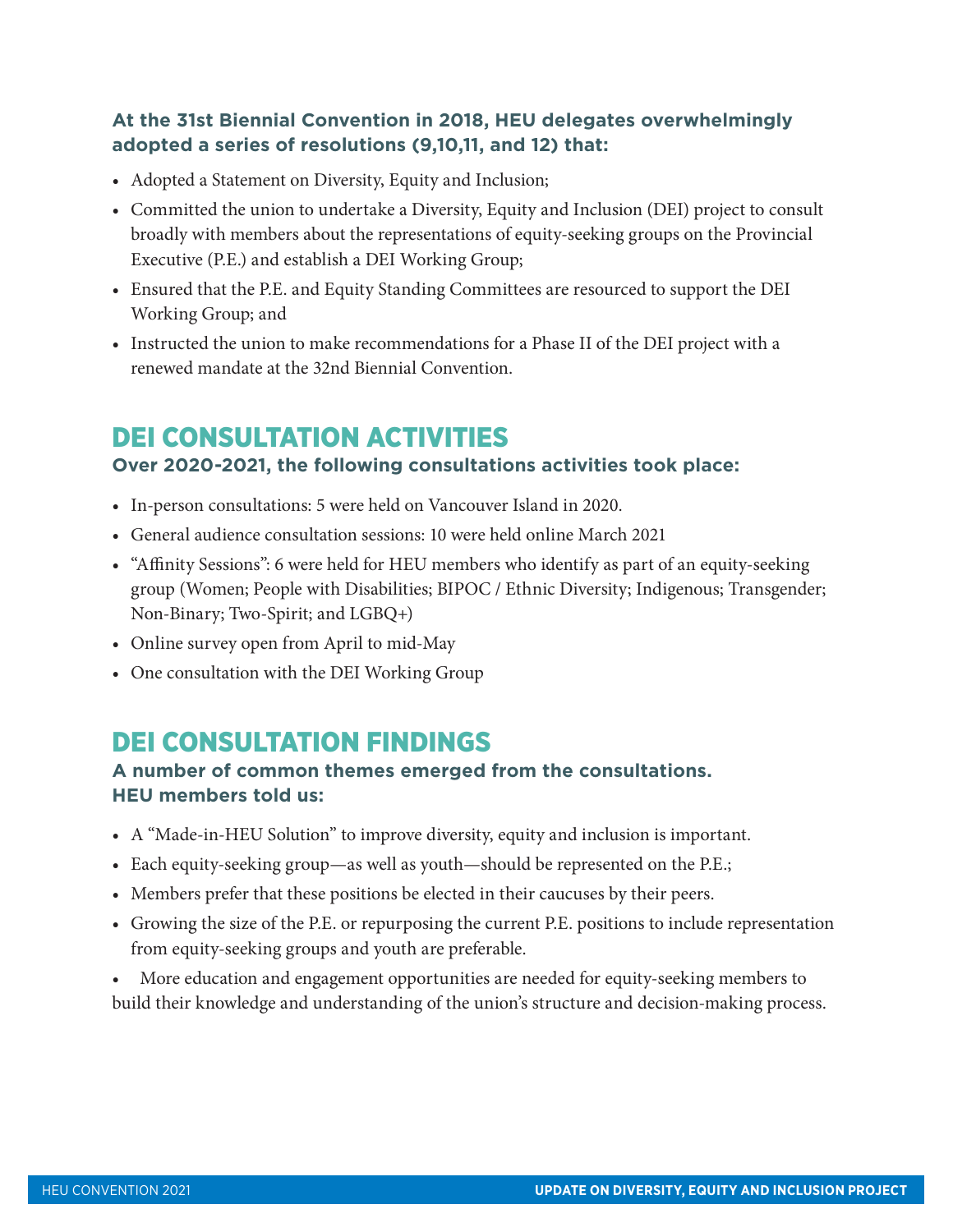# BACKGROUND

### **What is the current Provincial Executive structure?**

The 22-member Provincial Executive includes two full-time elected officers – the president and the financial secretary – as well as three vice-presidents, a senior trustee, a senior trustee elect (four-year term), an additional trustee, and 13 regional vice-presidents. HEU's secretarybusiness manager, a hired position that is ratified by members at Convention, is also a member of the P.E.



#### **What is the role of the Provincial Executive?**

The role of the P.E. is set out in HEU's Constitution and By-Laws. It is responsible for implementing the goals and policies set by the union's membership, and guiding the work of the union between conventions.

#### **HEU's membership Demographics**

#### *A majority of our members are from equity-seeking groups*

92% of our members identify as a member of an equity-seeking group 40% of our membership identify with at least two equity-seeking groups